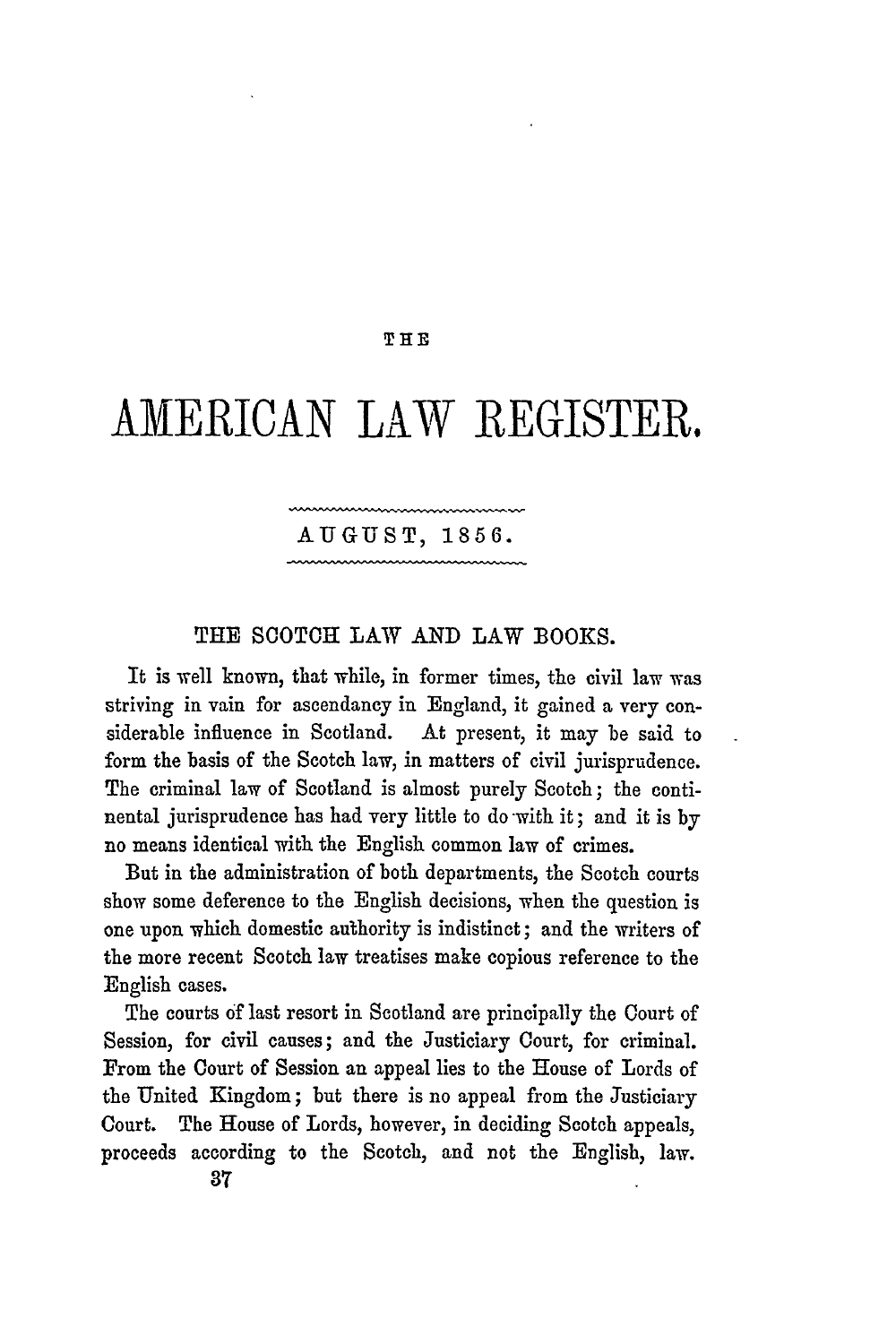Although the Justiciary Court and the Court of Session are separate tribunals, independent of each other, they are presided over by the same judges.

The principal modern Scotch reports, to which conveniently we can have access in this country, are the following:

The Court of Session cases are in two series of reports: the first, beginning in 1821, and ending in 1838, contains sixteen volumes. There are several reporters of this series; but it is often, though not uniformly, cited, in the Scotch books, under the name of Shaw, who, in conjunction with Mr. Ballantine, commenced the work. A new series of these reports follows, distinguished only by its beginning anew the numbering of the volumes, and it is continued down to the present time. There are now of this series about seventeen volumes. **A** few of the last volumes contain, also, in pages separately numbered, cases decided in the House of Lords. This series is often referred to in the Scotch books under the name of Dunlop, the first on the title page of its earlier reporters; but the style of citation is not uniform. All these Court of Session cases, of both series, are printed on a large page, in small type set without leads, and contain generally over a thousand pages each; averaging, it is seen, full three times as much printed matter per volume as our American reports. The other Scotch reports, about to be mentioned, are in volumes not materially larger than our American reports.

The Justiciary Reports are, one volume by Syme, containing cases from 1826 to 1829 ; two by Swinton, 1835 to 1841 ; two by Broun, 1842 to 1845; one by Arkley, 1846 to 1848; one by Shaw, 1848 to 1852; and one by Irvine, perhaps not yet completed, extending down to about the present time.

'Many cases decided in the House of Lords, on appeal from Scotland, are to be found in the English books. But the Scotch House of Lords cases proper are, a series of five volumes by Craigie, Stewart, and Paton (the volumes subsequent to the first being by Paton alone), covering **a** period from 1726 to 1812. These are *new reports of, old cases.* Then there are two volumes by Shaw, 1821 to 1824; seven by Wilson and Shaw, 1825 to 1834; three by

578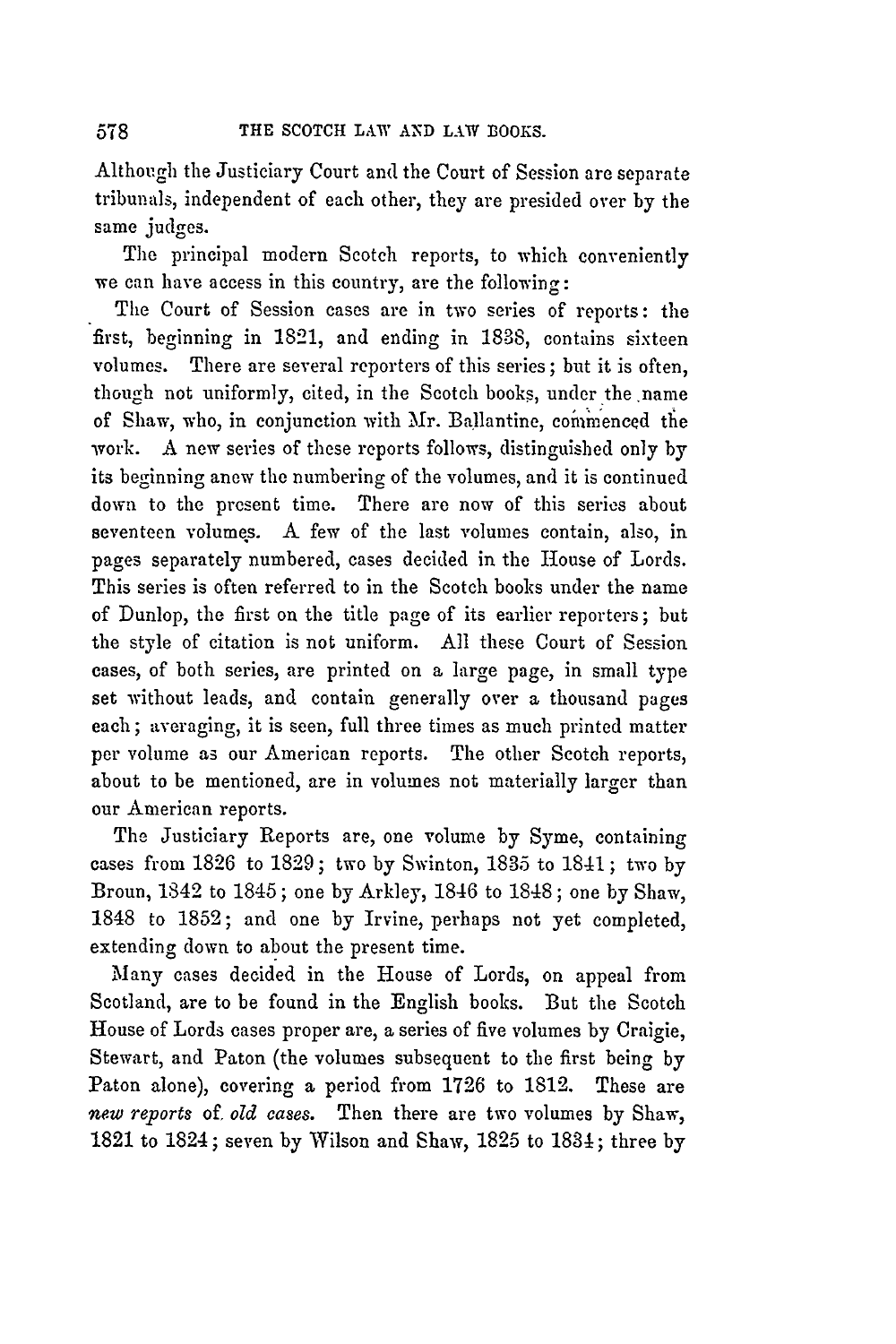Shaw and Maclean, 1835 to 1838; one by Maclean and Robinson, 1839; two by Robinson, 1840 and 1841; and seven by Bell, 1842 to 1850. It has already been stated that the later House of Lords cases are reported in the same volumes with those of the Court of Session.

The before mentioned reports; and some other of less value or such as we cannot so easily obtain in this country, are, down to 1852, very well digested in three volumes, (two and a supplemental third) by Shaw.

Of the Scotch law treatises, less need be said. Bell's Commentaries and Erskine's and Stair's Institutes, works of many years standing, and kept somewhat fresh by new editions, are well known to the profession in this country. Of the like substantial character and high authority is the work of Hume on Criminal Law. The number of more recent treatises, of particular interest to us, is not large. In an age when genius is not content to toil for glory alone, there is little chance for a Scotch lawyer, of the highest intellect and culture, to get the return he wants for so much labor bestowed on a law treatise as is necessary to produce a really good one; for the sale of law books is much less in Scotland than in England, and much less in England than in the United States. There is a work by Fraser, on the Domestic Relations, 2 vols., A. D. 1846, written with great research, and possessing otherwise a good deal of merit-quite valuable for American use. There are two volumes, 1830, **1832,** by Alison, on the Criminal Law, which, though not equal to Hume in point of research or authority, are readable, and regarded with considerable favor by the Scotch courts. And any one looking over a Scotch law catalogue, will find several other modern treatises in which he will feel an interest.

The principal law publishers of Scotland are the firm of T. & T. Clark, Edinburgh-obliging men, who appear inclined to do fairly by American customers. The " Social Law Library" of Boston bought of them, a year or two ago, a full set of the modern Scotch Reports, and various other books.

We have next to consider whether the Scotch law is of any use to us, when we get it. There are legal authors, lawyers at the bar,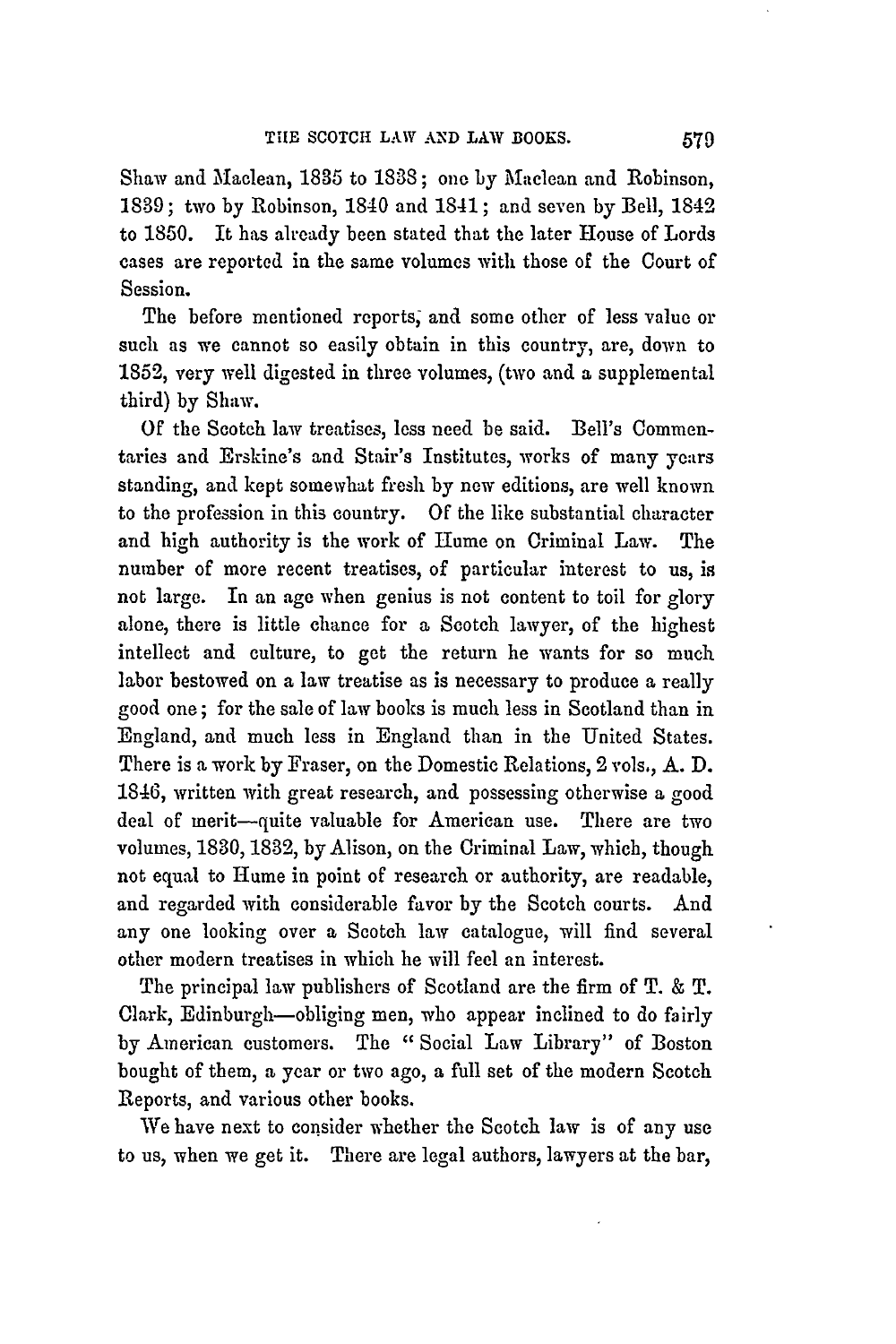and judges, who in their performances deem it wise to refer occasionally to the civil law. But there can be little doubt that the civil law, as found in Scotland, is ordinarily better for the purposes of such reference, than as found on the continent of Europe. First, because it has had its later growth among a people not only as intelligent as any, but with general habits, with religion and with municipal and civil institutions, most nearly resembling ours. Secondly, because in Scotland, more than on the continent, it has come in contact with the common law, and so imbibed a greater congenialty for it. Thirdly, because we can receive it from Scotland in the form in which we are in the habit of taking our common law; namely, in judicial decisions, pronounced from the bench in the English language, and reported in the same manner as the English and American. We can turn to the Scotch digests and reports, and look up a question of Scotch law precisely as we look up one of English law. And always, when we would draw a principle from a foreign system of laws with which we are not familiar in all its parts, we need to see, to prevent misunderstanding, the full statement and elaborate reasoning which a judge gives in delivering his decision, rather than simply the brief enunciation as usually found in a treatise. It may be objected to such views of the Scotch law, that the English courts seldom refer to it, though Scotland lies by England's side, not deeming it worthy of their regard. The answer, however, is, that the English judges almost never profess, whatever they may do in fact, to look for light beyond their own decisions ; and that the people of England feel themselves as much better than the Scotch, as a Scotchman feels himself better than either an Englishman or an American, or as an American knows himself, in his own mind, to be better than both of the others together. Man is a clanish animal; and we find few persons, either at home or abroad, of so wide and exalted understanding, as not to estimate "ours" infinitely above "yours." And this clanish feeling encrusts itself the more deeply as a country increases in years and in folly.

But a young lawyer reading this article is perhaps asking the question-" Suppose, the next case I have in bank, I turn to the Scoth digest, find a reference to a decision in point, take the